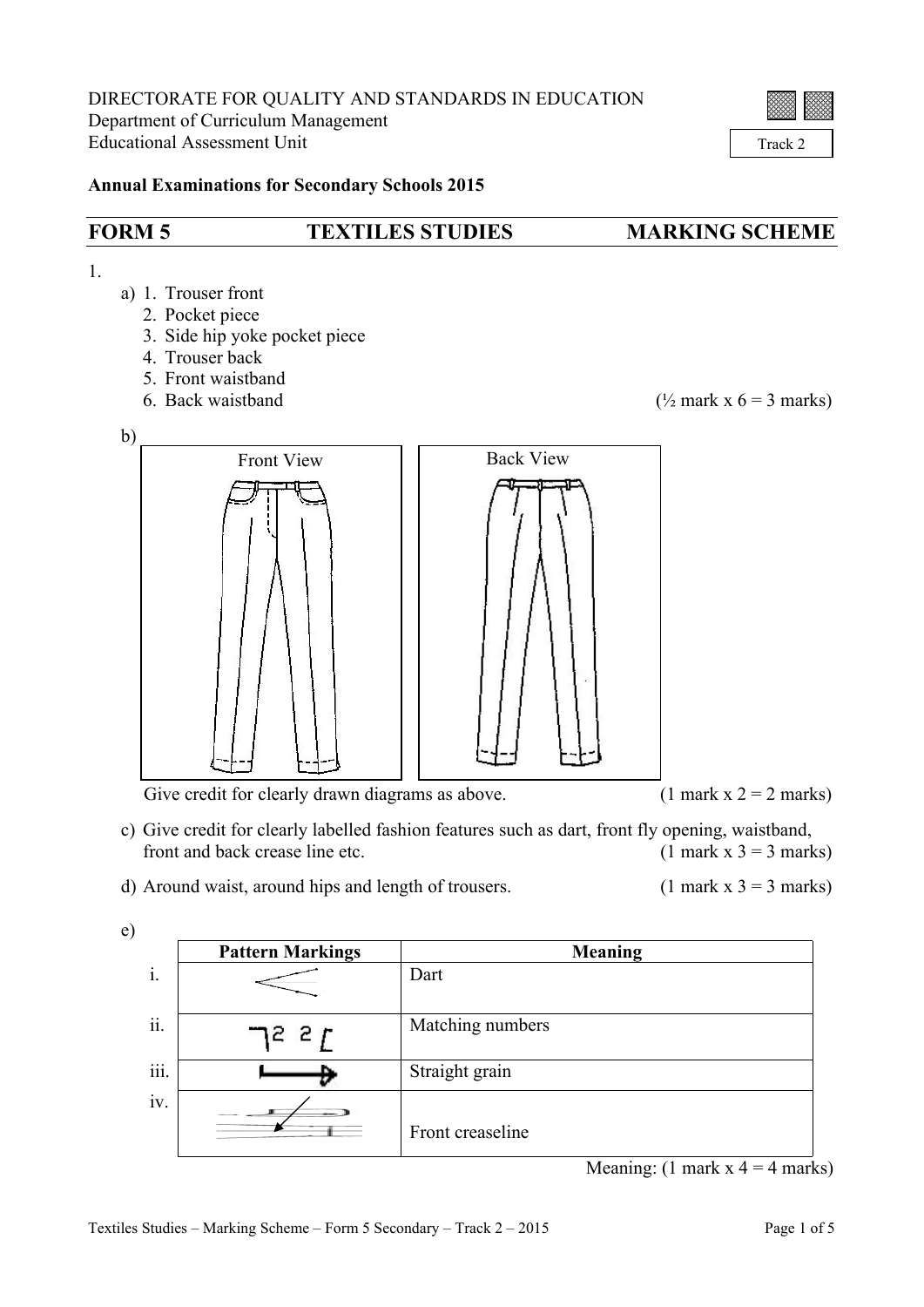f) *Any one of the layouts suggested below:*



selvedge selvedge

1 mark for each pattern piece except for front and back waistband  $- \frac{1}{2}$  mark each (5 marks)

- g) Clearly identified fold and selvedge. ( $\frac{1}{2}$  mark x 2 = 1 mark)
- h) The pair of trousers would be stronger and last longer and the weave would be straight along the length of the garment pieces. (1 mark)
- i) i. Give credit for shaded front and back waistband pattern pieces. (1 mark  $x = 2$  marks)

ii. reinforce, body, crispness, appearance, preserves, specially-made.

j) i. hip pocket (1 mark)



k) **2**, 1, **8**, 10, **3**, 4, **6**, **5**, 7, **9**





Diagram  $(\frac{1}{2}$  mark x 2 = 1 mark)

Name of pocket ( $\frac{1}{2}$  mark x 2 = 1 mark)

iii. 3, 1, 4, 2 (1 mark x  $4 = 4$  marks)

 $(\frac{1}{2}$  mark x 6 = 3 marks)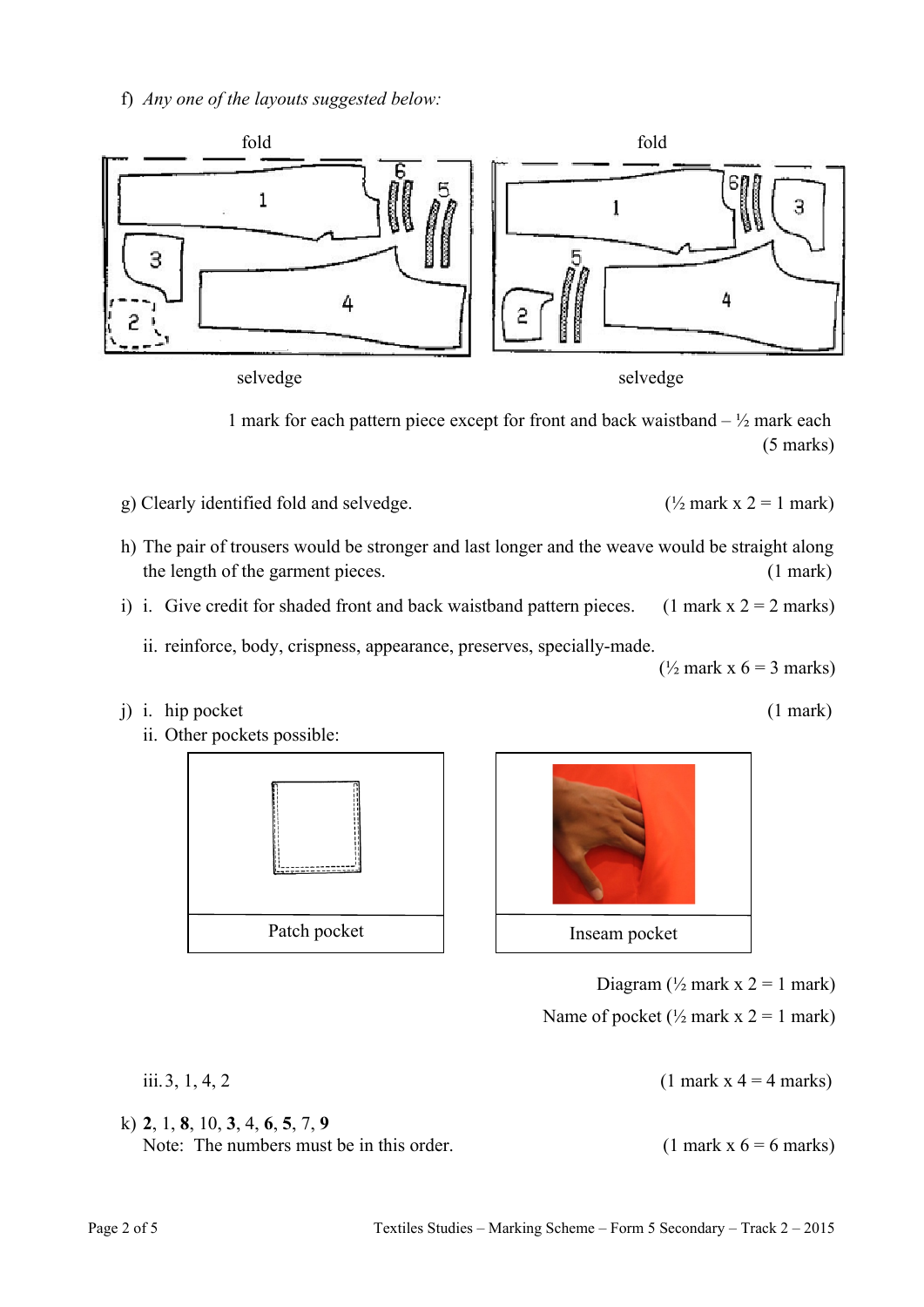- 2.
- a) Seams cannot be unpicked on leather because the stitch marks remain visible. It is recommended that a garment is first made up in muslin or a cheap fabric, tried on and any alterations are transferred to paper pattern. (2 marks)
- b) *Any two of:*
	- Do not use pins because they leave marks in the leather.
	- Draw the seam and hem allowances on the leather round the paper pattern pieces with a pencil or a ball point pen.
	- Cut leather with sharp scissors or a rotary cutter. (1 mark  $x = 2$  marks)
- c) Size  $80/90$ . (1 mark)
- d) Short stitches should be avoided because the seam does not hold so well as more holes are punched in the leather and the seams can split open. (1 mark)
- e) *Any three answers, such as:*
	- Press leather on the wrong side using moderate heat (silk setting).
	- Always place a dry cloth over the leather.
	- Always test-iron a scrap of leather before pressing. *Accept other possible answers.* (1 mark x 3 = 3 marks)
- 3. Give credit for *any one advantage* and *any one disadvantage:*

|                  | Ways of adding colour | <b>Advantage</b>                                                                                                                                                                                                           | <b>Disadvantage</b>                                                                                                                                    |
|------------------|-----------------------|----------------------------------------------------------------------------------------------------------------------------------------------------------------------------------------------------------------------------|--------------------------------------------------------------------------------------------------------------------------------------------------------|
| $\overline{i}$ . | Tie and dye           | easy to do.<br>requires little equipment.<br>gives interesting and<br>unique results.                                                                                                                                      | results are unpredictable.<br>difficult to repeat<br>pattern.<br>time consuming.<br>patterns lack detail.                                              |
| ii.              | <b>Batik</b>          | interesting and different<br>effects can be achieved.<br>by re-waxing and dyeing<br>repeatedly in different<br>dyes, a design with more<br>subtle colour may be<br>produced.<br>can be used to produce<br>unique products. | melting the wax requires<br>extreme care.<br>time consuming.                                                                                           |
| iii.             | Printing              | can be repeated with<br>accuracy.<br>quick to do.<br>can give intricate<br>patterns.<br>easy to use a number of<br>colours.                                                                                                | can be expensive to set<br>up.<br>takes time to make all<br>screens required for<br>detailed patterns.<br>each colour has to be<br>applied separately. |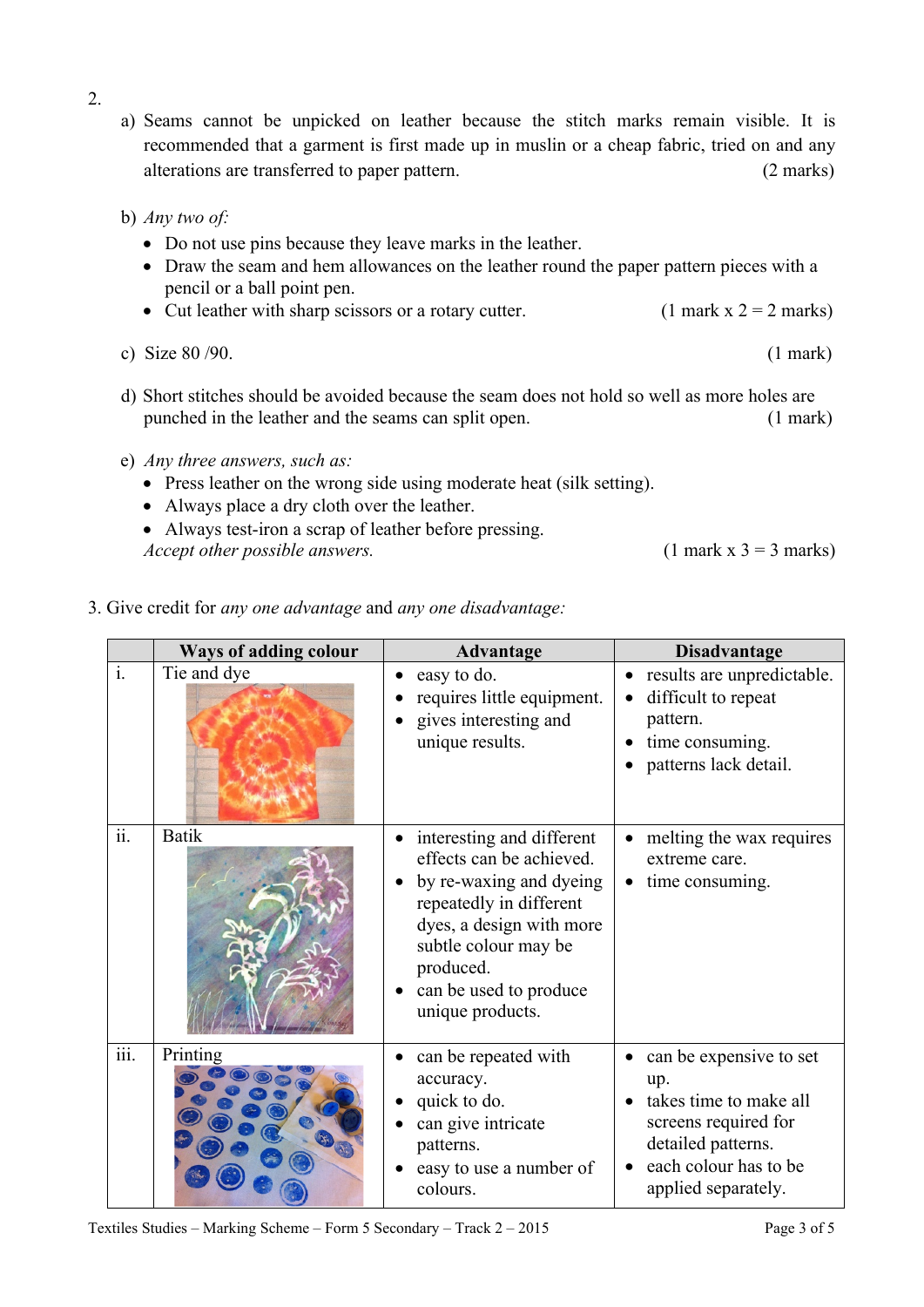| iv. | Embroidery | gives texture as well as | very time-consuming.     |
|-----|------------|--------------------------|--------------------------|
|     |            |                          |                          |
|     |            | colour.                  | can be expensive if hand |
|     |            | quick to do.             | embroidered.             |
|     |            | can give intricate       | products might not be    |
|     |            | patterns.                | identical if hand        |
|     |            | can be done using        | embroidered.             |
|     |            | computerised machines.   | may be difficult to care |
|     |            | hand embroidery can      | for products.            |
|     |            | give unique results.     |                          |

Advantage (1 mark  $x = 4$  marks)

Disadvantage (1 mark  $x = 4$  marks)

- b) i. primary
	- ii. blue, green, violet, purple
	- iii. yellow, red, orange
	- iv. tertiary
	- v. complementary

 $(\frac{1}{2}$  mark x 10 = 5 marks)

c) 2, 3, 1 (1 mark x 3 = 3 marks)

- 4. a) *Any two of:*
	- Easily laundered. All children's garments require frequent washing.
	- The style of the garment must allow for it to be easily put on and off.
	- The style of garments should not involve elaborate decoration.

 $(1$  mark  $x$  2 = 2 marks)

- b) *Any two of:*
	- It is a soft, warm, wool-like material.
	- Fleece fabric is extremely durable.
	- It holds in warmth, resists moisture and dries quickly.
	- It does not pill up into little balls after extended use.
	- It is a lightweight fabric.
	- Fleece fabric can be brightly coloured and can be printed.

 $(1$  mark  $x$   $2 = 2$  marks)

c) Polyester (1 mark)

- d) When fleece fibres are brushed, the fabric becomes warmer to wear because it retains the body heat better. (2 marks)
- e) *Breathable means that the moisture* can escape through a fabric allowing the skin to breathe. (1 mark)
- f) *Any two of:* sweaters, mittens, hats, blankets. ( $\frac{1}{2}$  mark x 2 = 1 mark)
- *g) Any two of:*
	- Easy to be put on and off.
	- Comfortable to wear.
	- Choice of fasteners.

 $(1$  mark  $x$  2 = 2 marks)